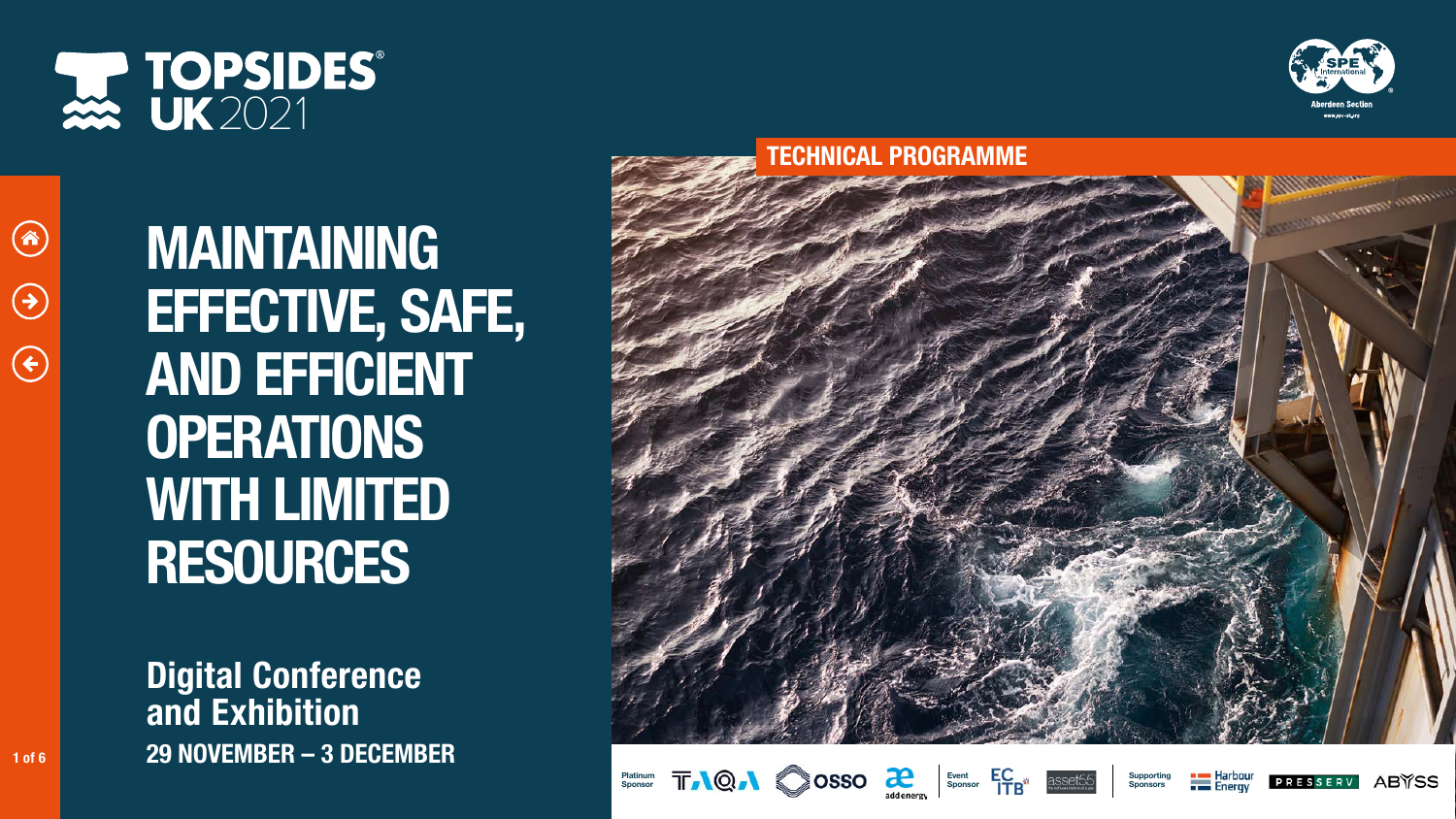$\left( 4\right)$ 

 $\bigodot$ 

 $\left( \begin{matrix} \boldsymbol{\epsilon} \end{matrix} \right)$ 

Topsides UK continues to bring together industry bodies, operators, supply chain and contractors to share knowledge, pain points, solutions, and innovations for the benefit of the wider industry.

> With the current restrictions to personnel on board (POB), and associated challenges that this brings to production and efficiency targets which have remained the same, the industry has continued to find new and innovative ways of maintaining operations.

> Working practices may have changed forever because of Covid-19, and this year's conference programme will bring together technical experts from the industry to share case studies and lessons learned from the past 12 months. The programme content will cover 5 main themes across the 5 days of the conference – Energy Transition, Integrity, Digitalisation, People and Efficiency.









### TECHNICAL PROGRAMME

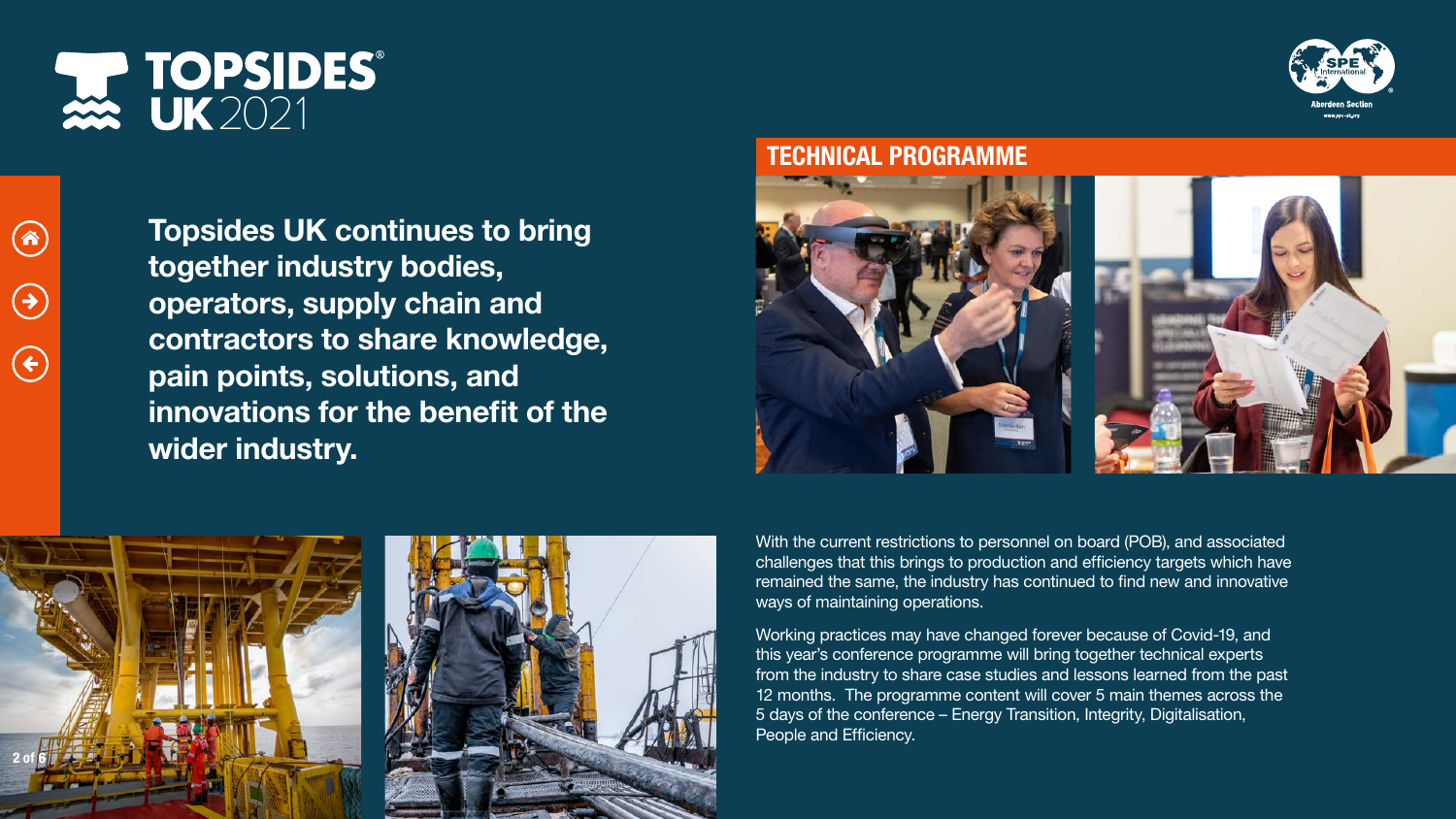#### MONDAY 29TH NOVEMBER | ENERGY TRANSITION

| 08:00 | <b>Welcome and Introduction</b>                                                                                                                                                               | <b>Conference Chair</b>                     |
|-------|-----------------------------------------------------------------------------------------------------------------------------------------------------------------------------------------------|---------------------------------------------|
| 08:05 | Keynote Presentation - Oil & Gas, and the transition to Net Zero                                                                                                                              | <b>Scott Robertson,</b><br><b>OGA</b>       |
| 08:20 | Harbour Energy's journey to reducing operating greenhouse gas<br>emissions                                                                                                                    | <b>Rob Barrie,</b><br><b>Harbour Energy</b> |
| 08:35 | Ensuring robust connectivity and resilience to 'electrify' oil and gas<br><b>operations</b>                                                                                                   | <b>Mark Dixon,</b><br><b>Cerulean Winds</b> |
| 08:50 | <b>Panel Discussion</b>                                                                                                                                                                       |                                             |
| 09:05 | <b>BREAK</b>                                                                                                                                                                                  |                                             |
|       |                                                                                                                                                                                               |                                             |
| 09:20 | Creating tangible value across sectors and reducing<br>decommissioning liabilities and risk by repurposing an existing large<br>scale accommodation unit into a plug and play medical centre. | Steve Johnson,<br><b>TEXO</b>               |
| 09:35 | How Disney Helped Our Industry Strive to Net Zero: Applying<br><b>Blockchain Technology to Accurately Measure and Manage</b><br><b>CO2</b> emissions                                          | Paul Rushton,<br><b>Global E&amp;C</b>      |
| 09:50 | Heat exchanger management for the energy transition                                                                                                                                           | <b>Joel Croft, Glacier</b><br><b>Energy</b> |
| 10:05 | <b>Panel Discussion</b>                                                                                                                                                                       |                                             |



vww<mark>.</mark>spe<mark>.uk.</mark>org

# 2 TOPSIDES®

3 of 6

 $\left(\hat{\bm{\alpha}}\right)$ 

 $\left( \rightarrow \right)$ 

 $\left( \begin{matrix} \boldsymbol{\epsilon} \end{matrix} \right)$ 

## TECHNICAL PROGRAMME

|                     |       | <b>TUESDAY 30TH NOVEMBER   INTEGRITY</b>                                                                                |                                             |
|---------------------|-------|-------------------------------------------------------------------------------------------------------------------------|---------------------------------------------|
| ce Chair            | 08:00 | <b>Welcome and Introduction</b>                                                                                         |                                             |
| bertson,            | 08:05 | Keynote Presentation - Maintaining the Integrity of Offshore<br><b>Installations</b>                                    | <b>Matthew Blackburn</b><br><b>HSE</b>      |
| ie,<br>Energy       | 08:20 | Keynote Presentation - Technologies for the Energy Transition                                                           | Carlo Procaccini,<br><b>OGA</b>             |
| on,<br><b>Winds</b> | 08:35 | Working differently to increase execution efficiency on a major UK<br><b>North Sea FPSO</b>                             | Steve Johnson,<br><b>TEXO</b>               |
|                     | 08:50 | Technical insulation for reducing risk, lowering costs & reducing<br>environmental impact                               | <b>Andrew Shaw,</b><br>Aerogel              |
|                     | 09:05 | <b>Panel Discussion</b>                                                                                                 |                                             |
| hnson,              | 09:20 | <b>BREAK</b>                                                                                                            |                                             |
| hton,               | 09:35 | <b>EXHIBITOR TECHBYTES, NOV, Bilfinger, STATS Group, Pepperl+Fuchs</b>                                                  |                                             |
| <b>&amp;C</b>       | 09:55 | Reducing the environmental footprint for surface preparation and<br>coating application for onshore and offshore assets | <b>Stuart Rennie,</b><br><b>Presserv</b>    |
| t, Glacier          | 10:10 | Tools or best practises around operational risk management                                                              | <b>Ranald Cartwright,</b><br><b>Imrandd</b> |
|                     | 10:25 | Automated Corrosion Detection, Classification, and Mapping with<br><b>Machine Learning</b>                              | Dr Suchet Bargoti,<br><b>Abyss</b>          |
|                     | 10:40 | <b>Integrity &amp; Process Safety</b>                                                                                   | <b>Fraser Selfridge,</b><br><b>TAQA</b>     |
|                     | 10:55 | <b>Panel Discussion</b>                                                                                                 |                                             |
|                     | 11:10 | <b>CLOSE</b>                                                                                                            |                                             |



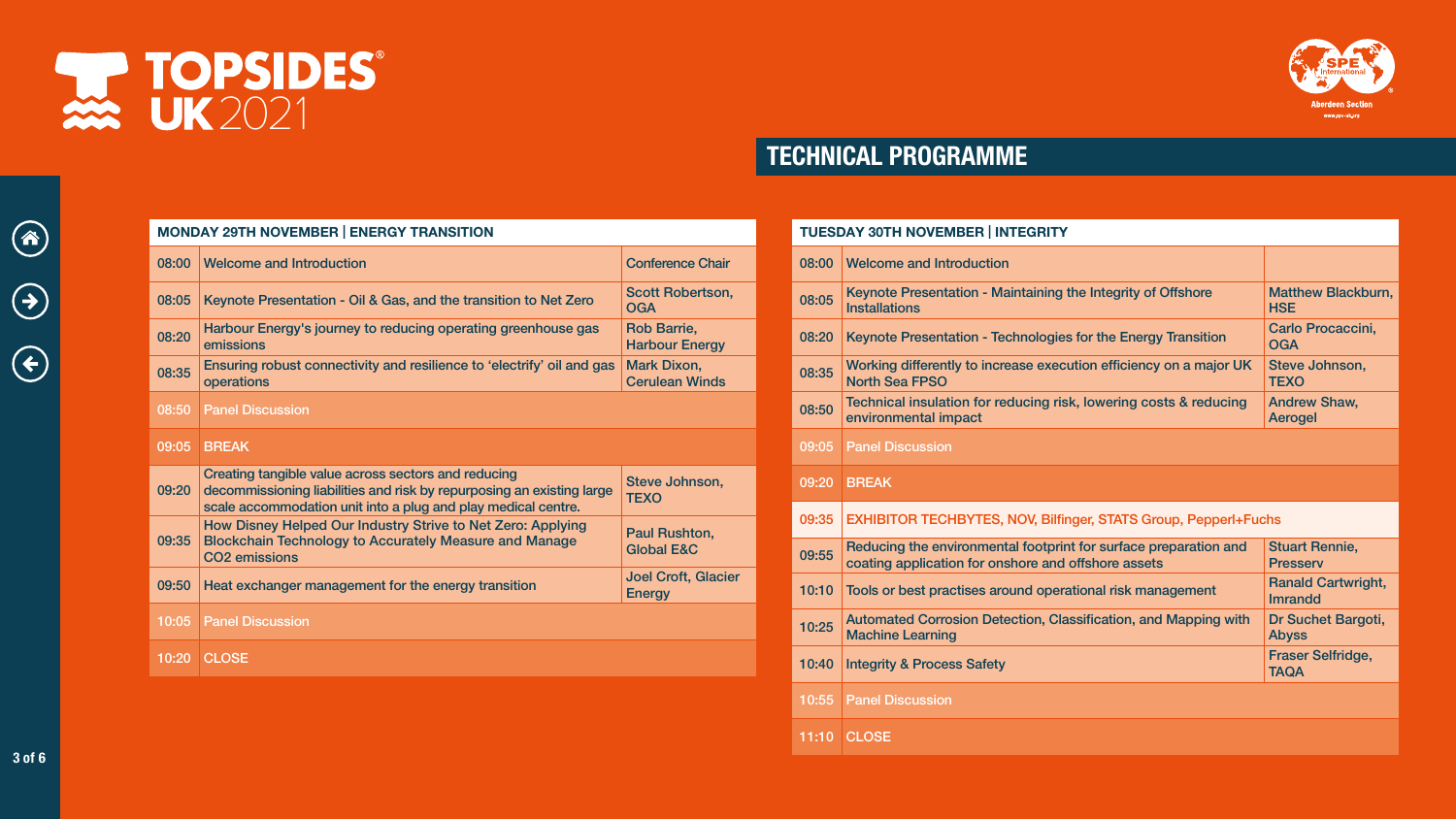4 of 6

企

 $\bigodot$ 

 $\bigodot$ 

# TECHNICAL PROGRAMME

| Allison, |
|----------|

gy Centre im, rgies

rman, **Address** ant, egrity nent hnson,

combe, echnology Oram,

| <b>THURSDAY 2ND DECEMBER   PEOPLE</b> |                                                                                                                                                                            |                                                        |
|---------------------------------------|----------------------------------------------------------------------------------------------------------------------------------------------------------------------------|--------------------------------------------------------|
| 08:00                                 | <b>Welcome and Introduction</b>                                                                                                                                            |                                                        |
| 08:05                                 | Keynote Presentation - Skills for the future                                                                                                                               | Chris Claydon,<br><b>ECITB</b>                         |
| 08:20                                 | WE CARE   WE SUPPORT   WE PROTECT<br>- Our journey through COVID                                                                                                           | <b>Steve Hunt, Stork</b>                               |
| 08:35                                 | Stopping the spread of COVID-19 offshore                                                                                                                                   | Ken Park, TAC<br><b>Healthcare Group</b>               |
| 08:50                                 | <b>Panel Discussion</b>                                                                                                                                                    |                                                        |
| 09:05                                 | <b>BREAK</b>                                                                                                                                                               |                                                        |
|                                       |                                                                                                                                                                            |                                                        |
| 09:20                                 | YP SESSION - Mental health and CPD amongst young professional's in the industry                                                                                            |                                                        |
| 09:50                                 | <b>Personal Career Development Planning for Oil &amp; Gas</b><br>Professionals in a COVID-19 and Energy Transition Impacted<br><b>Environment - Is It Really Worth It?</b> | <b>Dan Byrne, Paislee</b><br><b>Consulting Limited</b> |
| 10:05                                 | Covid-19 - an operator's experience                                                                                                                                        | Dr Mark Cheesman,<br><b>TAQA</b>                       |
| 10:20                                 | <b>PANEL DISCUSSION</b>                                                                                                                                                    |                                                        |





#### WEDNESDAY 1ST DECEMBER | DIGITALISATION

| 08:00 | <b>Welcome and Introduction</b>                                                                                                  |                                                                    |  |
|-------|----------------------------------------------------------------------------------------------------------------------------------|--------------------------------------------------------------------|--|
| 08:05 | Keynote Presentation - Digitisation and automation are critical<br>elements in the journey towards net zero                      | Rebecca Allison,<br>Net-Zero<br><b>Technology Centr</b>            |  |
| 08:20 | Industrial Mobility – Bridging consumer capabilities into an<br>industrial context                                               | JinHan Lim,<br><b>TotalEnergies</b>                                |  |
| 08:35 | <b>Jake Woods,</b><br>Sustainable & Tangible: Implementing digital solutions<br>px Group                                         |                                                                    |  |
| 08:50 | <b>Panel Discussion</b>                                                                                                          |                                                                    |  |
| 09:05 | <b>BREAK</b>                                                                                                                     |                                                                    |  |
| 09:20 | <b>TECHBYTE SESSION</b>                                                                                                          |                                                                    |  |
|       | AssetVoice™ - RFID Asset Tracking and<br><b>Change Automation Software</b>                                                       | Alex Sherman,<br><b>Add Energy</b>                                 |  |
|       | <b>Inefficiency by Design</b>                                                                                                    | <b>Steve Plant,</b><br><b>Plant Integrity</b><br><b>Management</b> |  |
| 09:30 | Successful Digital Transformation Delivers up to 200% Productivity<br>Improvement                                                | Steve Johnson,<br><b>Petrofac</b>                                  |  |
| 09:45 | <b>Case Study - Assisting Operators' Journey to Reduce Green House</b><br><b>Gases</b>                                           | <b>Paul Seccombe,</b><br><b>Kairos Technolog</b>                   |  |
| 10:00 | Developing a digital solution to support TAQA's approach to OGUK<br>best practice guidelines around operational risk assessment. | <b>Christian Oram,</b><br><b>Elisian</b>                           |  |
| 10:15 | 'Centralised Data + Optimal Planning + Controlled Execution =<br><b>Safe, Predictive &amp; Efficient Operations'</b>             | Asset55                                                            |  |
| 10:30 | <b>Panel Discussion</b>                                                                                                          |                                                                    |  |
| 10:45 | <b>CLOSE</b>                                                                                                                     |                                                                    |  |



berdeen Secti www**.**spe.uk.org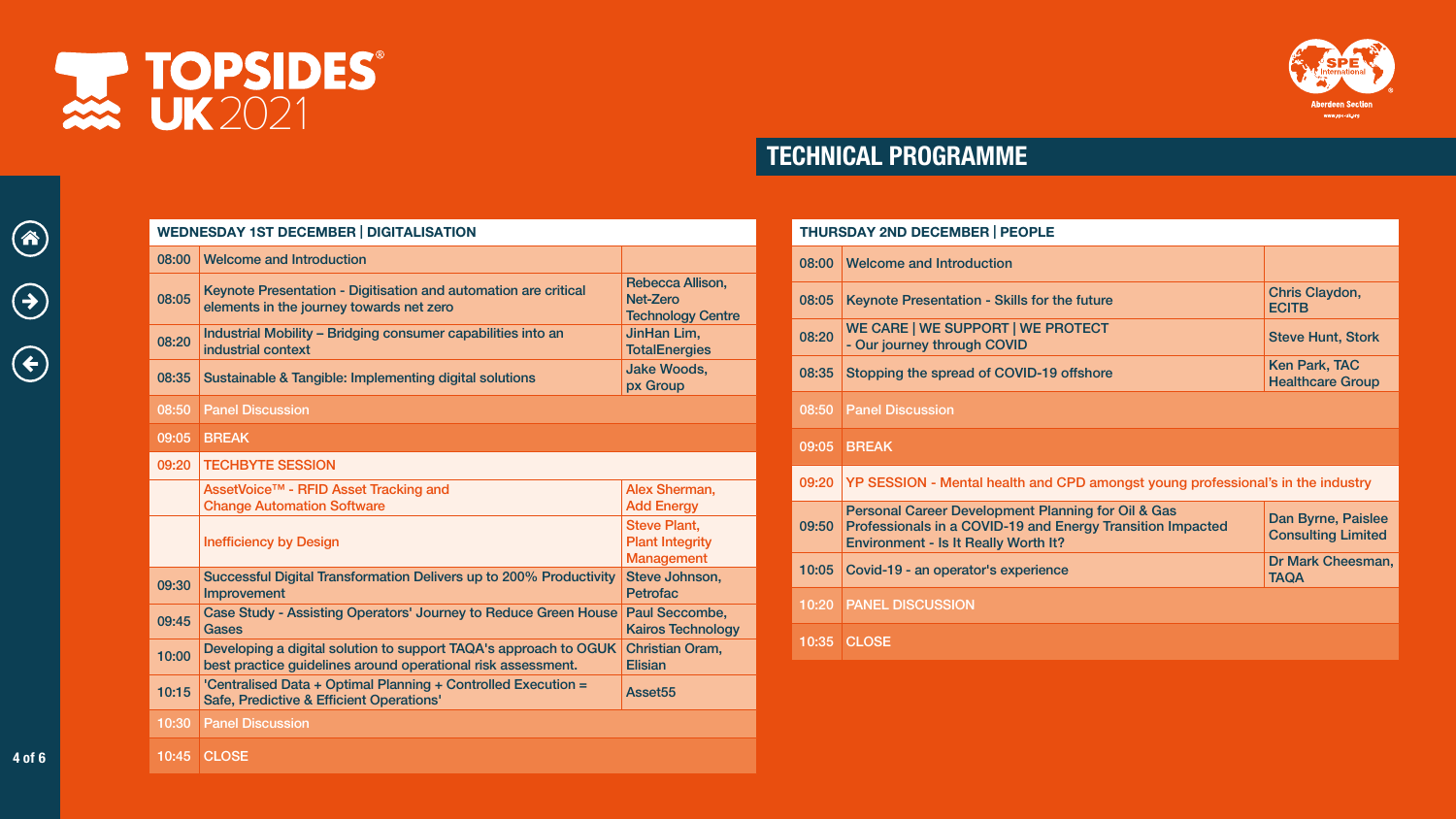5 of 6

 $\bigcirc$ 

 $\bigodot$ 

 $\bigodot$ 

# TECHNICAL PROGRAMME







#### FRIDAY 3RD DECEMBER | EFFICIENCY

| 08:00 | <b>Welcome and Introduction</b>                                                                  |                                                                      |
|-------|--------------------------------------------------------------------------------------------------|----------------------------------------------------------------------|
| 08:05 | Keynote Presentation - Grasping the opportunity - The role of<br>the UKCS in a low carbon future | <b>Ross Dornan, OGUK</b>                                             |
| 08:20 | Unplanned but common challenges faced when doing Data<br><b>Transitions / Transformations</b>    | <b>Stuart Murray,</b><br><b>Add Energy</b>                           |
| 08:35 | Improving operational efficiency with technology                                                 | <b>Erik Nijveld</b><br>& Colin Black,<br>TechnologyCatalogue.<br>com |
| 08:50 | <b>Our Journey Towards Net Zero'</b>                                                             | <b>Andy Wright,</b><br><b>Repsol Sinopec</b>                         |
| 09:05 | <b>Panel Discussion</b>                                                                          |                                                                      |
|       |                                                                                                  |                                                                      |
| 09:20 | <b>BREAK</b>                                                                                     |                                                                      |
| 09:35 | Increasing Tool-Time Efficiencies - An End-to-End Solution                                       | <b>Catharine Sanderson,</b><br><b>CAN Group</b>                      |
| 09:50 | <b>Environmental Management of Produced Water</b>                                                | Dr Kirit Wadhia, NOV                                                 |
| 10:05 | <b>Maximising Shutdown Efficiency with Reduced Personnel on</b><br><b>Board</b>                  | Aiden Hardy & Joanna<br><b>Mountford, STATS</b><br>Group             |
| 10:20 | Economic, efficient, environmental: The three E's of at-source<br>waste management               | <b>Rory MacKenzie, OSSO</b>                                          |
| 10:35 | <b>Panel Discussion</b>                                                                          |                                                                      |



berdeen Secti www.spe.uk.org